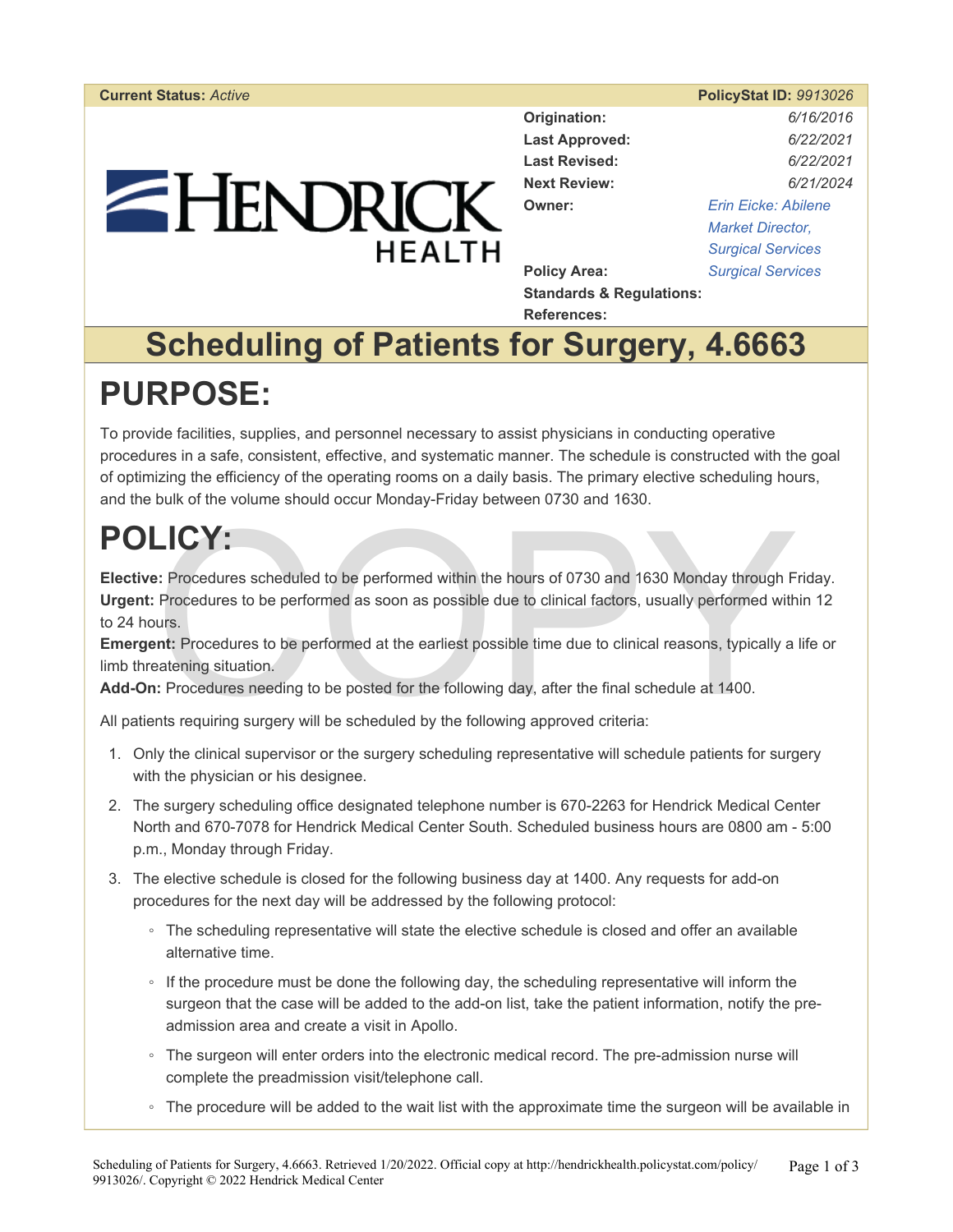the order the procedure was scheduled.

- If the surgeon requests a start time before 1000 the following day, the scheduling representative will notify the anesthesia officer of the day.
- The anesthesia officer of the day will confer with the OR clinical supervisor on availability for the next am.
- The anesthesia officer of the day will confer with the OR clinical supervisor on availability for the next am.
- The OR clinical supervisor will notify the Preadmission Department of the time the surgery will take place. The Preadmission staff will telephone the patient and obtain history, lab etc.
- The scheduling representative will notify the surgeon's office of the approved time.
- Wait-list add-on patients will be notified of arrival time by the preoperative nursing staff on the day of the procedure.
- 4. After hours and on weekends, elective scheduling requests are recorded on voice mail 24 hours per day. The surgery scheduling representative will confirm the case with the surgeon or designee on the next working day.
- 5. The master OR schedule is printed at 2:00 pm for the next business day. Add-on/urgent/emergent cases for the *current* day posting will be scheduled with the Operating Room Clinical Supervisor.
- 6. Emergency surgery on weekends and after 9:00 pm on weekdays at *Hendrick Medical Center North* will be scheduled by the operating physician through the nursing service supervisor. The nursing supervisor can be reached at *670-7010*.
- the *current* day posting will be scheduled with the Operating Room Clinical Supervisor.<br>
nergency surgery on weekends and after 9:00 pm on weekdays at *Hendrick Medical Center Nor*<br>
scheduled by the operating physician th 7. Emergency surgery on weekends and after 4:00 pm on weekdays at *Hendrick Medical Center South* will be scheduled by the operating physician through the nursing service supervisor at *428-1245 or 370-2397.*
- 8. Length of procedures will be determined by the previously averaged surgical times. Scheduling requests for procedures that will not be completed within the allocated block time will be subject to approval by surgical/anesthesia leadership.
- 9. An allocated block time and OR/Anesthesia Team, as staffing permits will be provided for in the block schedule to handle add-on, urgent or emergent cases.
- 10. In the event emergency cases cannot be accommodated, the surgeon that needs to post an emergency operative procedure must notify, in person, the surgeon whose scheduled case must be delayed or "bumped". Any disputes requiring immediate resolution will be directed to the Chief of Surgery. If the Chief of Surgery is the operating physician in either situation, the vice-chief of surgery will be notified to resolve the dispute.
- 11. Review of the scheduling procedures will occur at scheduled meetings of the OR committee

#### **Attachments**

No Attachments